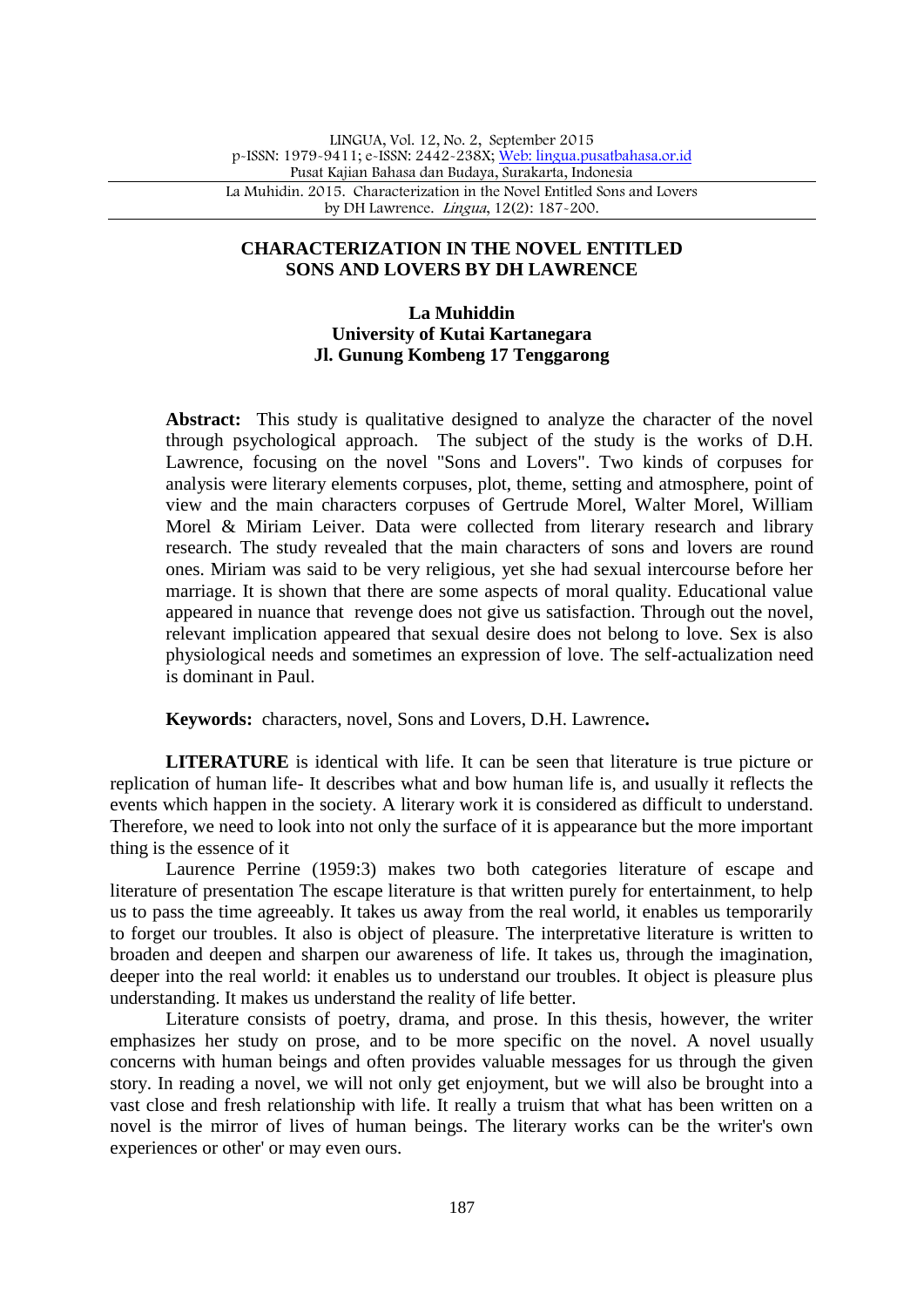| LINGUA, Vol. 12, No. 2, September 2015                                   |
|--------------------------------------------------------------------------|
| p-ISSN: 1979-9411; e-ISSN: 2442-238X; Web: lingua.pusatbahasa.or.id      |
| Pusat Kajian Bahasa dan Budaya, Surakarta, Indonesia                     |
| La Muhidin, 2015. Characterization in the Novel Entitled Sons and Lovers |
| by DH Lawrence. <i>Lingua</i> , 12(2): 187-200.                          |

Through reading novel, we are able to attain advantages, that is, we can enrich our sense of humanity; we will grow up and treat anybody we encounter fairly; we will, best of all, become a wise person when we face some problems with other persons, for example, we will not solve our problems with emotion, anger or so. On the other hand, we will overcome them wisely instead. We don't behave at our own desire to deal with any problem we face since we still understand and respect another person's feelings and states.

People are usually interested in something that has connection with their lives and their problems. Best of all, through a novel as medium, this study attempts to arouse student's interest in enhancing their understanding and appreciation in literary works. This study is conducted to see the main characters of the novel "Sons and Lovers" by D.H. Lawrence and the characterization of the main characters in "Sons and Lovers" by DH. Lawrence.

#### **METHOD**

This study is qualitative designed to analyze the character of the novel through psychological approach. The subject of the study is the works of D.H. Lawrence, but in this study the write only focused on the novel namely "Sons and Lovers". The object of study is the analysis of the man characters of the novel "Sons and Lovers" by D. H Lawrence and discuss it closely in relation with the human nature.

The instrument appropriately used was researcher herself, observing, noting and classifying some related documents. There were two kinds of corpuses that were used by the writer to note all of literary analysis. First, literary elements corpuses included plot, theme, setting and atmosphere, point of view. Second, the main characters corpuses included Gertrude Morel, Walter Morel, William Morel & Miriam Leiver.

The technique employed to collect the data was a literary research and library research technique. The data were collected by using document from the novel it self and every possible reference in the form of literary theories, literary criticism, psychoanalytic theories, personality theories, thesis and dictionaries which supported and were relate d to the study was collected. A novel usually expressed the basic ideas of the author about human live in reality. His or her idea is determined by his or her philosophy of life, maturity, and experiences.

#### **RESULTS**

### **DH Lawrence's Autobiography**

David Berber Lawrence was born in 11<sup>th</sup> September 1885 in the mining village of east wood Nottinghamshire. He was the fourth child of John Arthur Lawrence, a mine who had started to work at Brimsley colliery when seven years of age. His wife, better education than her husband, had been a teacher and was superior to her husband in both social standing and manners. Lawrence grew up in a bar, degrading atmosphere of power and drink. He was aware of the struggle between his parents Lawrence was very much on his mother's side during his childhood and resting his father's coarse and sometimes drunken. His mother encouraged him to study at school and when he was thirteen won a scholarship from his council school to Nottinghamshire high school. After the death of his elder brother, he became the center of his mother's emotional life. His mother's claim on him kept frustrating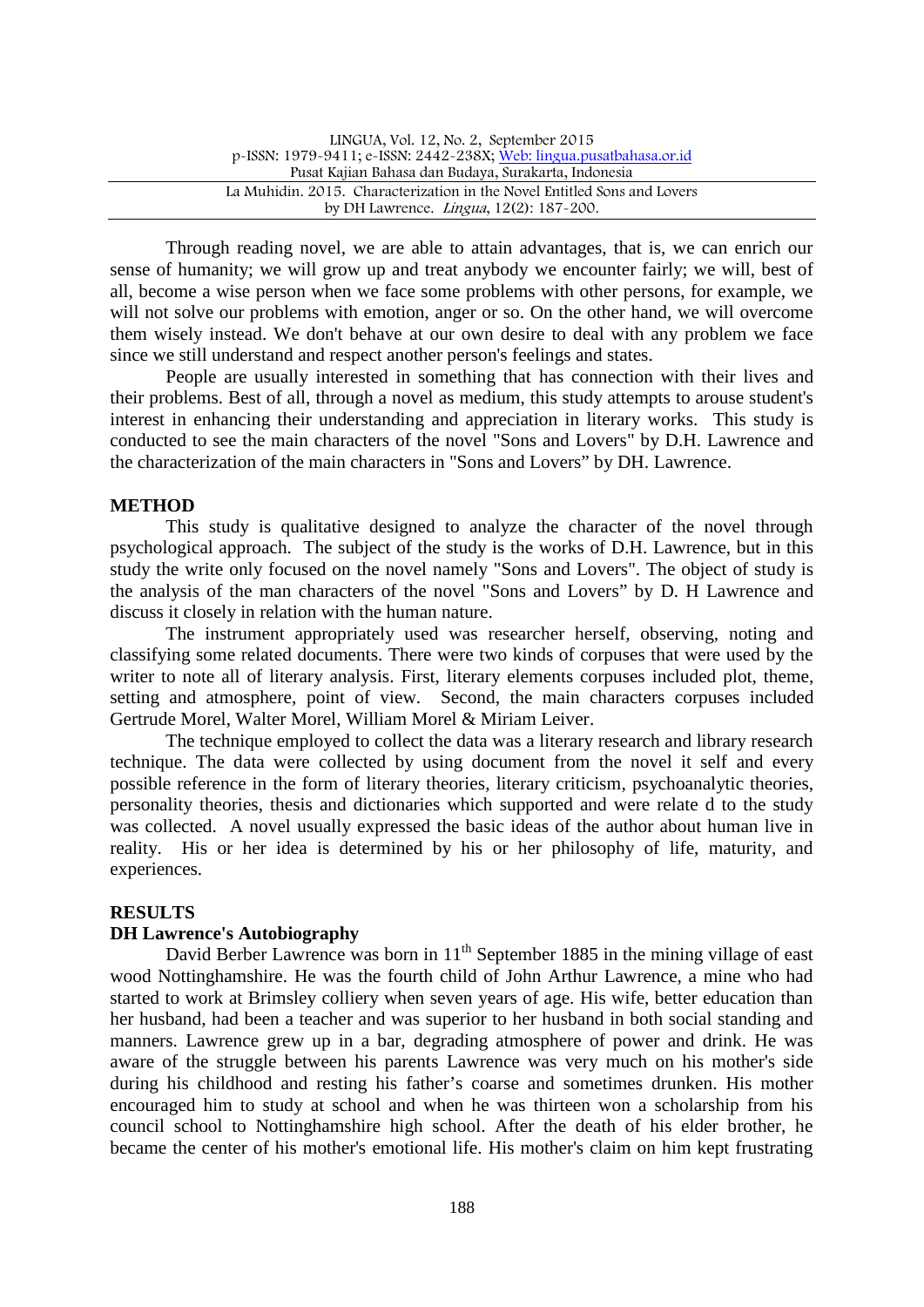| LINGUA, Vol. 12, No. 2, September 2015                                   |  |
|--------------------------------------------------------------------------|--|
| p-ISSN: 1979-9411; e-ISSN: 2442-238X; Web: lingua.pusatbahasa.or.id      |  |
| Pusat Kajian Bahasa dan Budaya, Surakarta, Indonesia                     |  |
| La Muhidin, 2015. Characterization in the Novel Entitled Sons and Lovers |  |
| by DH Lawrence. <i>Lingua</i> , 12(2): 187-200.                          |  |

his relationship with girls. After three years, he left his school and found a job in a firm of surgical good manufactures. He soon gave it up and become an elementary teacher. In 1903, at the age of eighteen, he entered a training department in University College, Nottingham. Two years later, be obtained his teacher's certificate and for a short time he was a master in Davidson road school, Corydon. He read on his own a great deal of literature and philosophy.

The White Peacock was his first novel (1910), which was received with respect. Lawrence gave up leaching in Corydon after he fell in love with Frieda Von Richloven, the German wife of a professor in Nottingham.

Lawrence's second novel was the Trespasser (1912), which corned very little money. The powerful novel, sons and lovers were published the year along with his first volume of poems, love poems and others.

Son and lovers is his third novel, in which he tells much about himself many critics state that it is an autobiographical novel. He setting of the novel is in Nottingham and Darbysbire. The town of sasswood is called Bestwood in the novel, is Lawrence's birth lag (Abrams et al, 1962:2049).

Lawrence's is known as one of the radical and against conversation literary artists. However, his simple and striking reason makes him unforgettable. Lawrence had poetic sense of life, bad a keen ear and a piercing eye for every kind of vitality and colors and sounds of the world- He looked at the world freshly.

Lawrence health became steadily worsened and on 2nd March, 1930 he died in a sanitarium at Vence, in south of France of the disease he had battled for so many years (Abrams et al, 1962:2048).

### **Summary of the Novel**

When Gertrude Morel was twenty-three years old, she met, at a Christmas party, a young man from the era was valley. They married at the following Christmas and for three months she was perfectly happy: for six months she was very happy.

In the birth of her first child, William, Mrs. Morel had despised her husband for being sensuous, immoral and not religious. Mrs. More] found out who her husband really was. Mr. Morel always spent his time to drink with his friends. He rarely went home in the evening.

Mrs. Morel had tried to make her husband change, but she failed. Mr. Morel was driven to drink, be become more sensuous, careless with money and uncountable. Mrs. Morel grew bitter and harassed at her husband's bad behavior. The quarrel between the couple happened frequently, and Walter more] always failed to control him self until the birth of the second and the third child, Annie and Paul.

Mrs. Morels needs of loves and belonging was not satisfactory fulfilled since she lost her love for her husband. The coming of children encouraged her to live longer by caring and loving them. Meanwhile, another baby was coming. It was a boy, called Arthur and became his father's favorite.

When the children grew up, they loved their mother best of all. Paul grew as a tender boy; always followed his mother like a shadow, and William had taken a job as a clerk in the co-op office. As his mother bad expected, be went about the bourgeois of best wood to climb a higher social Meanwhile, MT. Morel more and more uncivilized and the children began to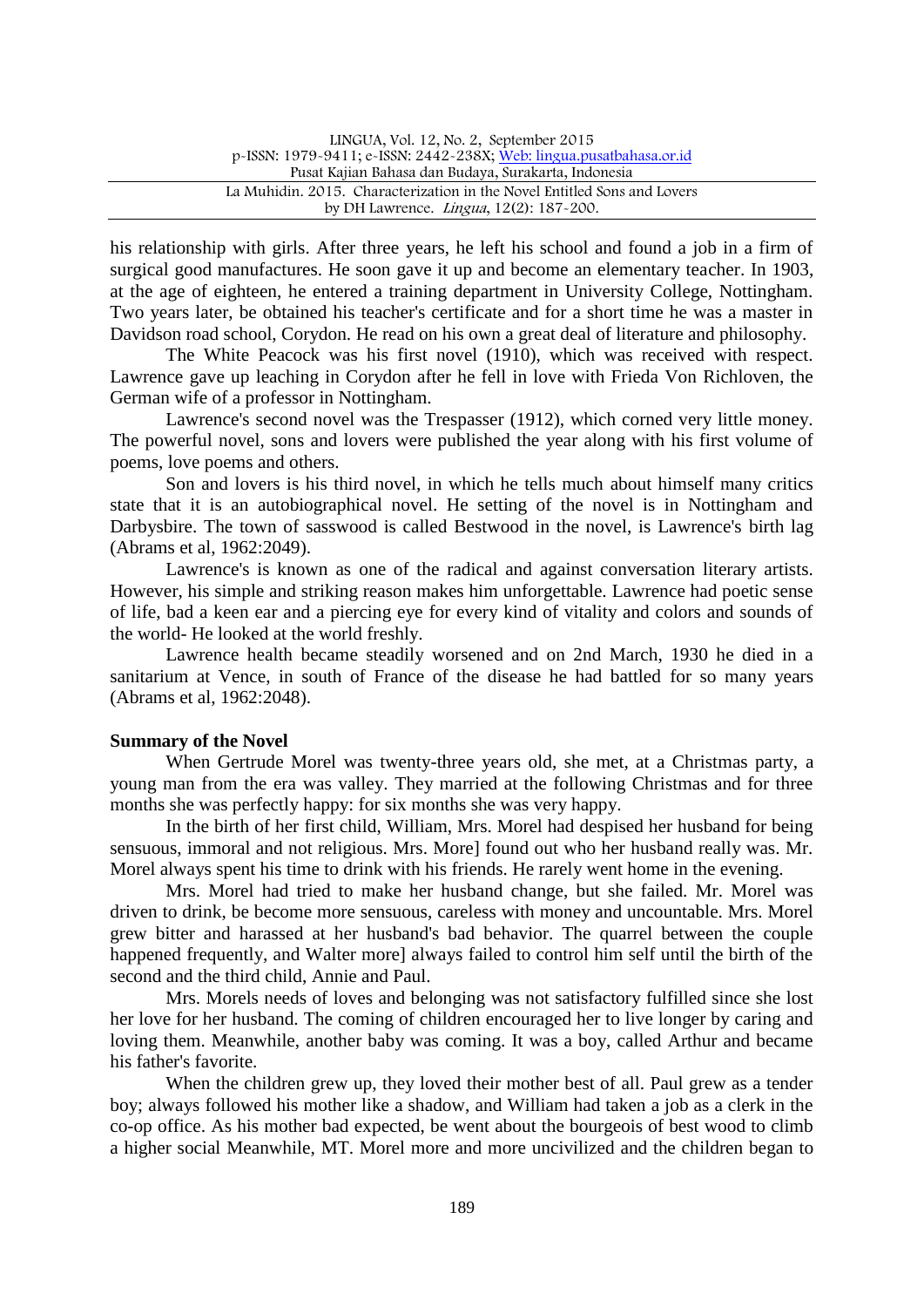LINGUA, Vol. 12, No. 2, September 2015 p-ISSN: 1979-9411; e-ISSN: 2442-238X; Web: lingua.pusatbahasa.or.id Pusat Kajian Bahasa dan Budaya, Surakarta, Indonesia La Muhidin. 2015. Characterization in the Novel Entitled Sons and Lovers by DH Lawrence. Lingua, 12(2): 187-200.

bate him.

Mrs. Morel always encouraged her sons to be intellectual. They were sent to school and were motivated to become middle class people. William went to school since he was seven and was said to be the smartest boy in the school- As he got older be had a driving ambition that brought him admittance into a higher social and always want to make her mother proud of him. When he had earned his own salary, he gave all of his money to his mother and saved very little. For him self then he went about with the bourgeois of best wood and learned to dance but did not drink- Then he went off to London and got a big a month of salary to his lovely mother.

In other side, Paul grew as a tender boy. Paul was very sensitive since he was still a very young boy. I tenderness and sensitive made her mother treat him differently from the other children. As the other children he found his peace it in his mother's side and protection. Paul was bronchitis. This was a reason for his mother's different feeling for him.

Meanwhile, Mrs. Morel lost her love for her husband as be grew more sensuous and uncontrolled. The fact that she had supremacy and could never met an agreement. It is make the children bated their father more than before. MT. Morel was more isolated, be bad avoided his paternal sense. However, when be was working at home, he became a part of the family. The children enjoyed helping him and listening to his stones about the pit.

When William came home with his fiancée Lily Weston; he told his mother that it was difficult to look for a woman like his mother- Lily was very different from her. He actually longed for the same companionship that he bad with Lily as he had with his mother.

Three days after his return to London, the more1sreceive a telegram informing that William was very sick- The mother sad to hear it and went to London for see her lovely son. But, some days after that William died of erysipelas and his body was brought home to be buried. For months, the mother brooded sand nobody could to use her, not even her family. Mr. Morel also felt sad deeply to see William was died. He was so disappointed that he rarely protect his boy, so did Paul Annie and Arthur.

Mrs. Morel came back to really life when Paul was sick. She realized that her family need her attention although she will never forgot the died of her lovely boy, William

After recovery, Paul went to Willey farm many times and became closer to the Leivers family, especially, Mrs. Leivers, Edgar and Miriam and Paul, both were unaware of a love they kept for one another. Mrs. More never agrees to relationship between Paul and Mariam. She was very jealous of Mariam and never cared of her. Paul insisted to his mother and be wrote to Mariam were only friends. Paul began to center his life to his mother and wrote to Mariam that they both could never bad love in real sense. He concentrated in his work and painting.

Meanwhile, the mother said to Paul that she never really had a husband, Paul was confused with his mother's said, yet he knew that be loved his mother deeply. It was make he hate his father than before. He fought against him because his father was rude to his mother. Mr. More] lost his wife's love. Later, the children also hated him as their mother did. He could hardly feel the warmth of the family. The children were all at their mother's side and they felt that their father was an outsider. Morel only found his family at home, not their love.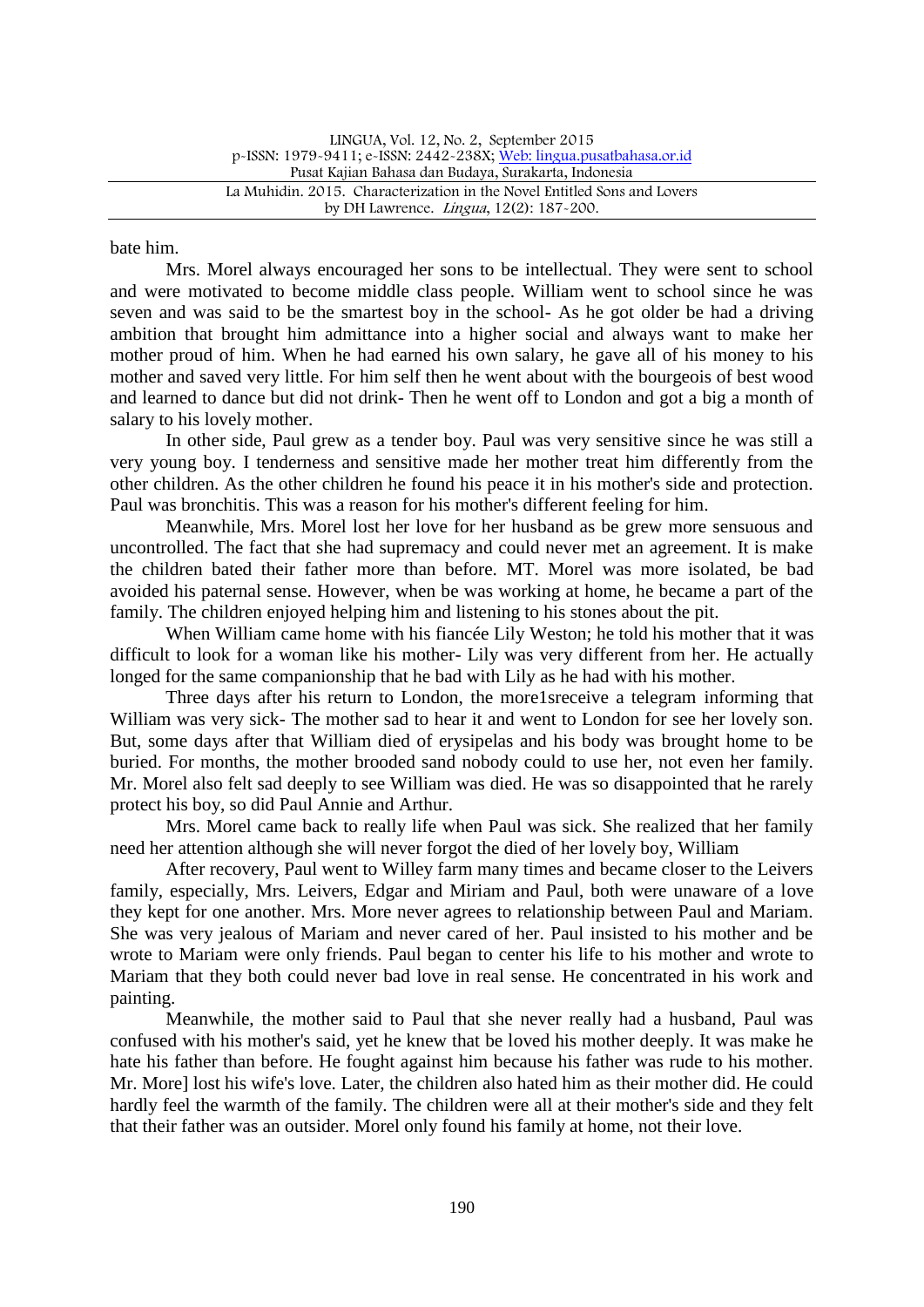| LINGUA, Vol. 12, No. 2, September 2015                                   |  |
|--------------------------------------------------------------------------|--|
| p-ISSN: 1979-9411; e-ISSN: 2442-238X; Web: lingua.pusatbahasa.or.id      |  |
| Pusat Kajian Bahasa dan Budaya, Surakarta, Indonesia                     |  |
| La Muhidin, 2015. Characterization in the Novel Entitled Sons and Lovers |  |
| by DH Lawrence. <i>Lingua</i> , 12(2): 187-200.                          |  |

In other side, to make his mother satisfied, Paul tried forgot Miriam and developed a friendship with Clara who still had a husband. Paul thought that Clara what give him what be wished and that she brought the meaning of his life. Finding Paul's happiness, Mrs. Morel demanded his explanation about his relationship with Clara. But Mrs. Morel warned Paul that soon he would get tired of Clara, but Paul was going on. He met Baxter Dews, Clara's husband, and they began to fight. The fight brought them to trial. But after the trial, Paul was still going on courting Clara and finally realized that he could not persist their relationship. He knew that be could never had a right woman, as long his mother was a live.

Meanwhile, his mother was found was to suffer from cancer, Paul began to feel anxious during his mother's dying days. 'Mrs. More] became worse and finally died. At her death, her husband realized that his wife bad been a strong women, could never bad his bravery to look -for at the body any longer.

After the burial, Paul arranger a meeting for Clara and Baxter Dews. His father, then, lived at a family in Best Wood. Paul hired a room in Nottingham, he seemed lost. When Miriam came to offer marriage, be refused it He wanted to follow her mother to death. He fell that his soul belonged to his mother, then he must follow her. But, then be decided to face the challenge of his life.

#### **The Novel and Analysis of the Main Character**

#### *Point of View*

Point of view is the author's relationship to his or her fictional world. (Griffith, 1982:37). In "Sons and Lovers", the position of the author in telling the story is that of omniscient point of view, here the author as the narrator has a complete knowledge of the character, their action and thoughts. The author goes freely to the minds and thoughts of all characters. This choice permits Lawrence to reveal his feeling and ideas through any of his characters. He has made all of his characters clear and understandable.

### *Setting and Atmosphere*

The setting of the story is beautiful places in the Bottom. It was a block of thatched, bulging cottages that stood by the brook side on the green hill lane. There lived the Colliers who worked in the little gin-pits two fields away. The brook Tan under the alder trees, scarcely soiled by these small mines, whose coal was drawn to the surface by donkeys that plodded wearily in a circle round a gin. And all over countryside were these same pits, some of which had been worked in the time of Charles II.

The Bottom consisted of six blocks of miner's dwelling, two Tows of three like dots on the blank - six domino, and twelve houses in a block. These double rows of dwellings sat at the foot of the rather sharp slope from Bestwood, and looked out from the attic windows at least, on the slow climb of the valley toward Selby.

The Morel family lived in the village of Bestwood in a house built by the mining company for its employees and in this story Walter Morel was a coal miner.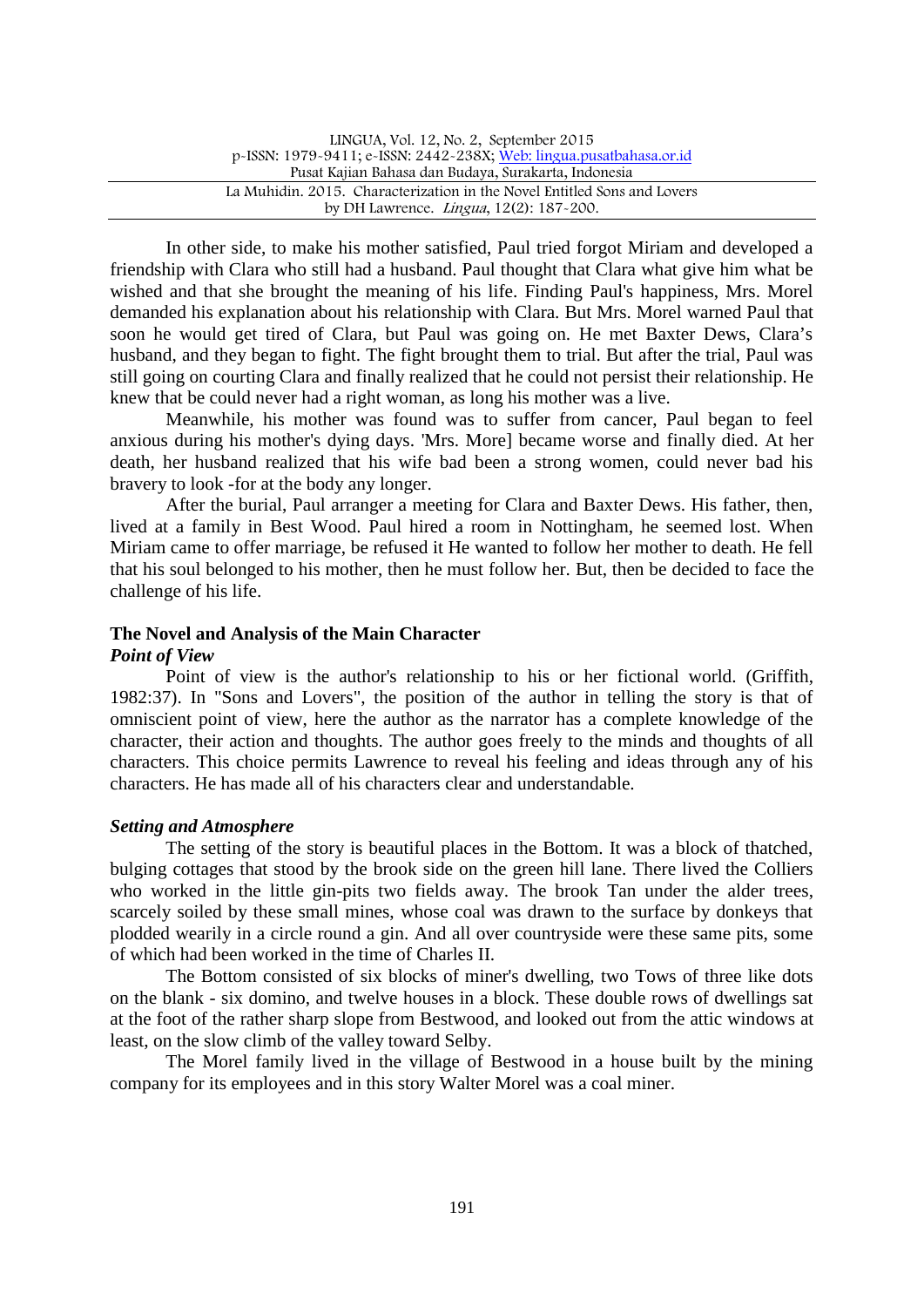LINGUA, Vol. 12, No. 2, September 2015 p-ISSN: 1979-9411; e-ISSN: 2442-238X; Web: lingua.pusatbahasa.or.id Pusat Kajian Bahasa dan Budaya, Surakarta, Indonesia La Muhidin. 2015. Characterization in the Novel Entitled Sons and Lovers by DH Lawrence. Lingua, 12(2): 187-200.

### *Theme*

In "Sons and Lovers", Lawrence considered that the theme of the novel. Is that love is selfish. It needs personal fulfillment in individual, if a person loses his or her love, he or she will alternately be frustrated or seek another lover. Love is also mysterious. It can be very near\* to hatred or even grows to hatred. Sometimes, one cannot differentiate between physical love and love in the real sense, between parental love and love of a man and a woman, and between sexual relationship or expression of love and as the manifestation of physiological need.

## *Plot*

Plot is pattern of carefully selected causally events that contain conflicts (Griffith, 1982:26). Writers of fictions arrange plots in many ways. The most common pattern of plot is started by exposition, and then conflict, complication, climax and denouement in exposition; the author explains the nature of the conflict (Griffith, 1982:26). The author introduces the characters, setting and many times, provides the historical background. The author introduces a series of events, each of which causes others conflicts and therefore intensifies the conflicts. This intensifies conflict or complication lead to the climax or the most intense event in the story (Griffith, 1982:27). The climax then is followed by denouement or less intense events, which lead toward the resolution. The description of the plot of' Sons and Lovers" is as the following:

## *Exposition*

The story mostly takes places in Bottom, where the More] lived. Lawrence introduces to the readers the characters of the novel: Gertrude Morel (As the mother), Walter Morel (As the father), William Morel, Paul, Arthur and Annie. Mrs. Morel was expecting her third baby and had already fallen the bitterness of her marriage. The reader is also given the background of Gertrude Morel, Walter Morel and the first meeting seven years before. When the birth of her first child, William, Mrs. More despised her husband for being sensuous, immoral and not religious.

## *Conflict*

There are some conflicts in the novel, The conflict was began when Mrs. Morel lost her love for her husband as he grew more sensuous, careless with money, was driven to drink and uncontrollable. Finding out their father always hurt their mother, they hated him. The quarrel between their parents becoming worse and the children always defended their mother, followed by so-me conflicts, when William came home with his fiancée. Lily Weston, be was doubt because of differences between Lily and his mother. Meanwhile, Paul was also disappointed because of Minim being so spiritual, hated the thought of physical love. Miriam did not let him approach her. She did not care much about being beautiful and in general she did not think highly of the male sex- Paul was also disappointed because his mother did not like Miriam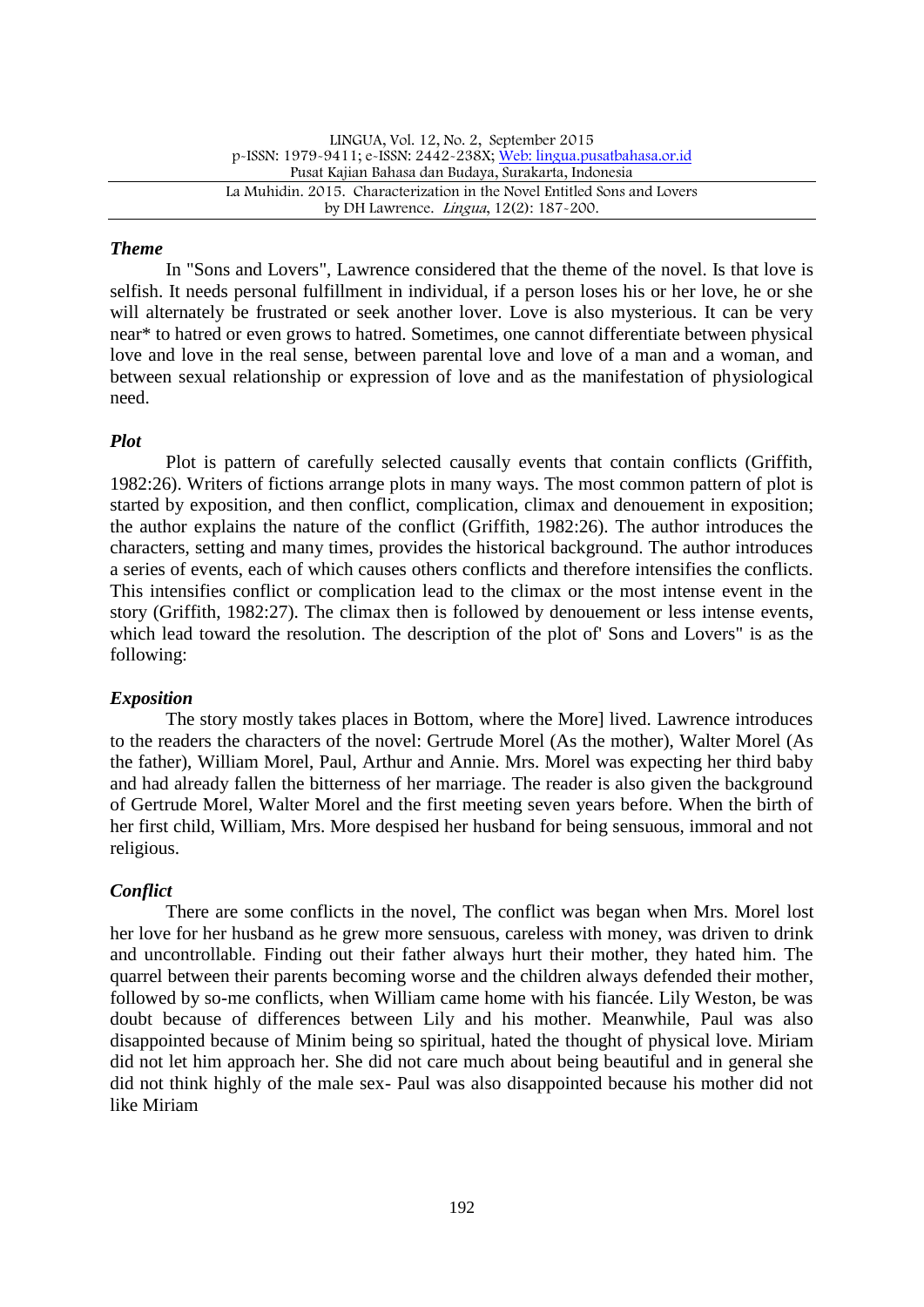### *Climax*

After the sight of son and father, the children hated their father more than bellbird. Mr. Morel was more isolated be bad avoided his paternal sense. However when he was at home, he really need his family. Meanwhile William died of erysipelas and his body was brought home to be buried. For months, the mother brooded and nobody could rouse her neither her own family. Moreover, Paul gave up his relationship with Miriam. Miriam was very angry, but could do nothing. She felt that Clara bad won Paul's hearth. Until at the story she still hopes that Paul will back to him.

## *Anti Climax*

After the burial, Paul arranged a meeting for Clara and Baxter Dawes. His father, then, lived at a family in Bestwood. Paul hired a room in Nottingham, he seemed lost. When Miriam came to offer marriage, he refused it. He wanted to follow her mother to death. He felt that his soul belonged to his mother, then he must follow her. But, then he decided to face the challenge of his life.

# *Character of Gertrude Morel*

Gertrude Morel was beautiful woman, her eyes was blue, soft brown curls and her smile as beautiful. She spoke in an educated way, she had a manner of lady.

Gertrude More came from a good family. Her father was an engineer and become a foreman in the dockyard at sheerness- She grew up in Puritan and intellectual people. She was also considered intellectual and religious.

When she was very young, Gertrude Morel did no find any serious problem regarding her love and belonging needs. Her parents loved her.

When she was nineteen, she had a relationship with John Field, The son of a well tradesman. But then, they broke up. John Field married his landlady, a woman of forty, and a widow with property. Gertrude Morel met Walter when she was twenty-three and they marriage at the following Christmas. They were happy for the first six months before Gertrude Morel began to withdraw her love.

When she got marriage with Walter Morel, her husband was supposed to give her his salary. Gertrude Morel used the money partly for the fulfillment of needs.

At the first six months of her marriage, Gertrude Morel found an unpaid bill paper, which she thought bad been paid by her husband. She explored the truth by asking her husband about it. But then, she realized that her husband did not tell her the truth. Then she went to her mother- in -law and tried to find the answer. We were able to see that this truth exploration is an expression of her need to know and understand, since she was a part of her husband's life at the time.

Finding out of her husband's bad manner she was bittern for Gertrude Morel. She then shrove to make her husband more moral and religious.

She realized that she could not depend on her husband and began to despise him. The difference between her and her husband caused continuing fight.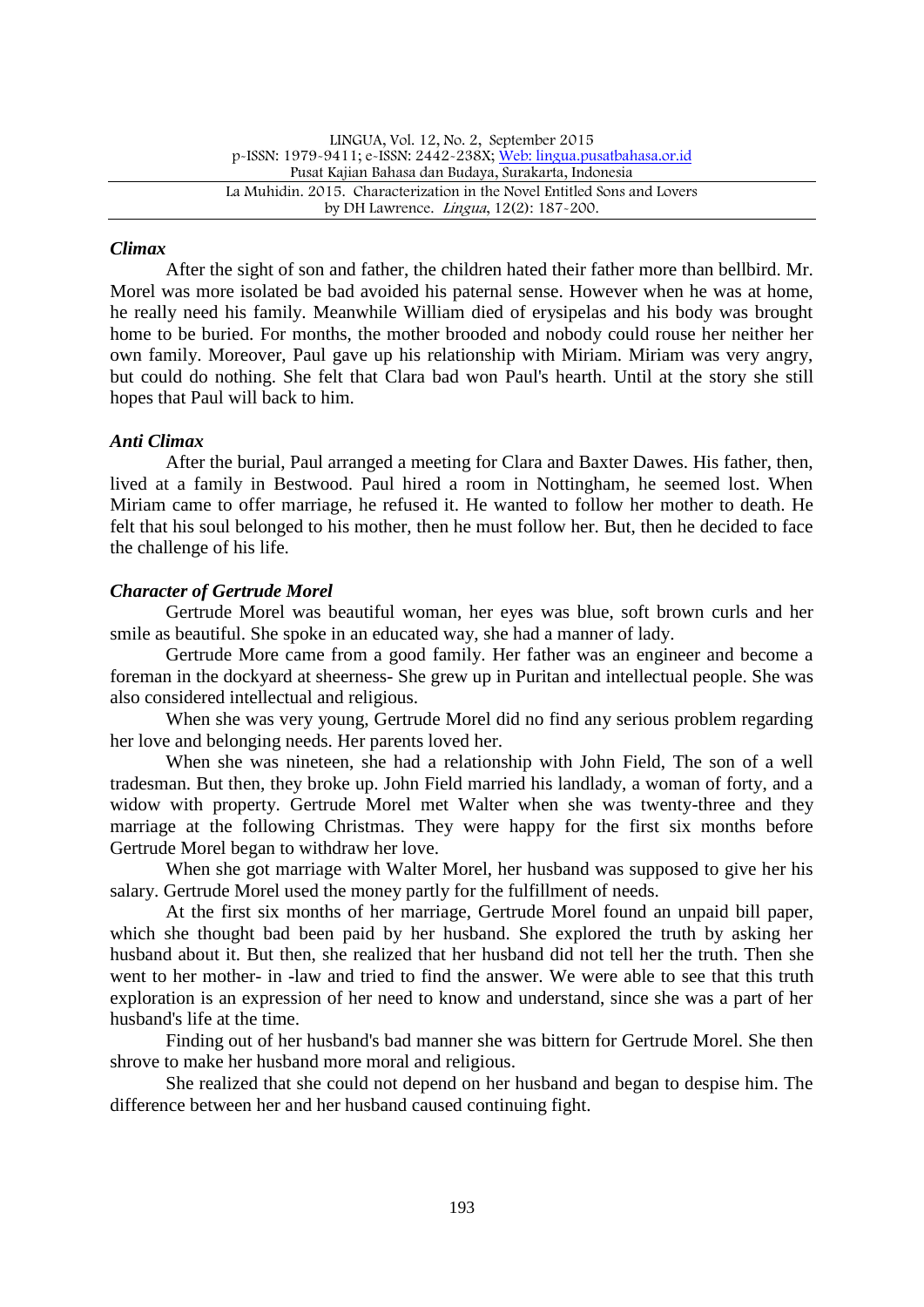| LINGUA, Vol. $12$ , No. 2, September 2015                                |  |
|--------------------------------------------------------------------------|--|
| p-ISSN: 1979-9411; e-ISSN: 2442-238X; Web: lingua.pusatbahasa.or.id      |  |
| Pusat Kajian Bahasa dan Budaya, Surakarta, Indonesia                     |  |
| La Muhidin. 2015. Characterization in the Novel Entitled Sons and Lovers |  |
| by DH Lawrence. <i>Lingua</i> , 12(2): 187-200.                          |  |

Having children made Gertrude Morel stronger in facing her lonely world. She loved the children and processed them intensely. She took consolation in being the made men, and felt that they would do everything for her and fulfills her plans.

Mrs. Morel was superior to her neighbors, although she could not help it. She liked to make friends with those who were intellectual and religious. Living in miner families, she could hardly find those kinds of people and sometimes felt a sense of loneliness.

Mrs. Morel did not care much about the neighborhood in which she lived, although sometimes she felt lonely. She could do anything by herself sometimes, if she needed immediate help, her neighbor would help her kindly, but this was a rare thing. They usually help her when she was ready to give birth, as it is told at birth of Paul, Mrs. Morel was used to be absorbed in her house working and spent little times to have a chat with neighbor.

Mrs. Morel lost her love for her husband as be grew more sensuous and uncontrolled. The fact that she had loved him made an agreement At last, Mrs. Morel despised her husband was at home. Mrs. Morel slowly castled of her husband.

Mrs. Morel only loved of the children, although she still did what she expected to do as a wife. When the children grew up, she fell that their success was hers, because they belonged to her. Her desire to lift the children up to social class is also a mean to fulfill her needs. She forced the children to study at school and work in office instead of the pits. Mrs. Morel was very proud of her son and they always stood at their mother's side. Mrs. Morel relied on the children to change her life. As a wife who bad been brought up in Puritan family, she took responsibility and obligation to manage the housework and take care of the children. She did not have a strong motivation of fulfill her own needs, on the other hand, she forced the children to climb to middle classes.

Living in workers families did not make her feel in adequate. She some times, even felt superior to her neighbors.

Her love for he children was so intense, she felt that they were the reflection of her self. Therefore, at the death of her first son, William, she could hardly face the fact and brooded for several months. Her possessiveness to Paul is also clearly described when the son began to build a relationship with Minam Afraid of losing love, she did not care for the girl.

### *Character of Walter Morel*

Walter Morel was a man who had shining, black, wavy hair and a black heard. He laughed often and heartily, with a rich, ringing laugh. He was quick in his movements, and excellent dancer. He was so open and pleasant with everybody.

Walter More bad been working in the pit when be was ten, He got used to living in the pit until it was dark. He learned very little about religion, on the other hand, he was good at dancing and had been a drunkard before he married. Walter Morel's life belonged to the pit. He grew up in the pit and found his friends also in the pit, the life of Morel was the life on the miners. He got up earlier than his wife and made his own breakfast.

Walter Morel's nature was purely sensuous. He was very different from his wife. This different made his wife strive to make him more moral and religious. He could not endure it and be was out of his mind whenever his wife tried to over rule him- He fought for supremacy with his wife and it turned out that his wife was stronger, although be could not admit it. He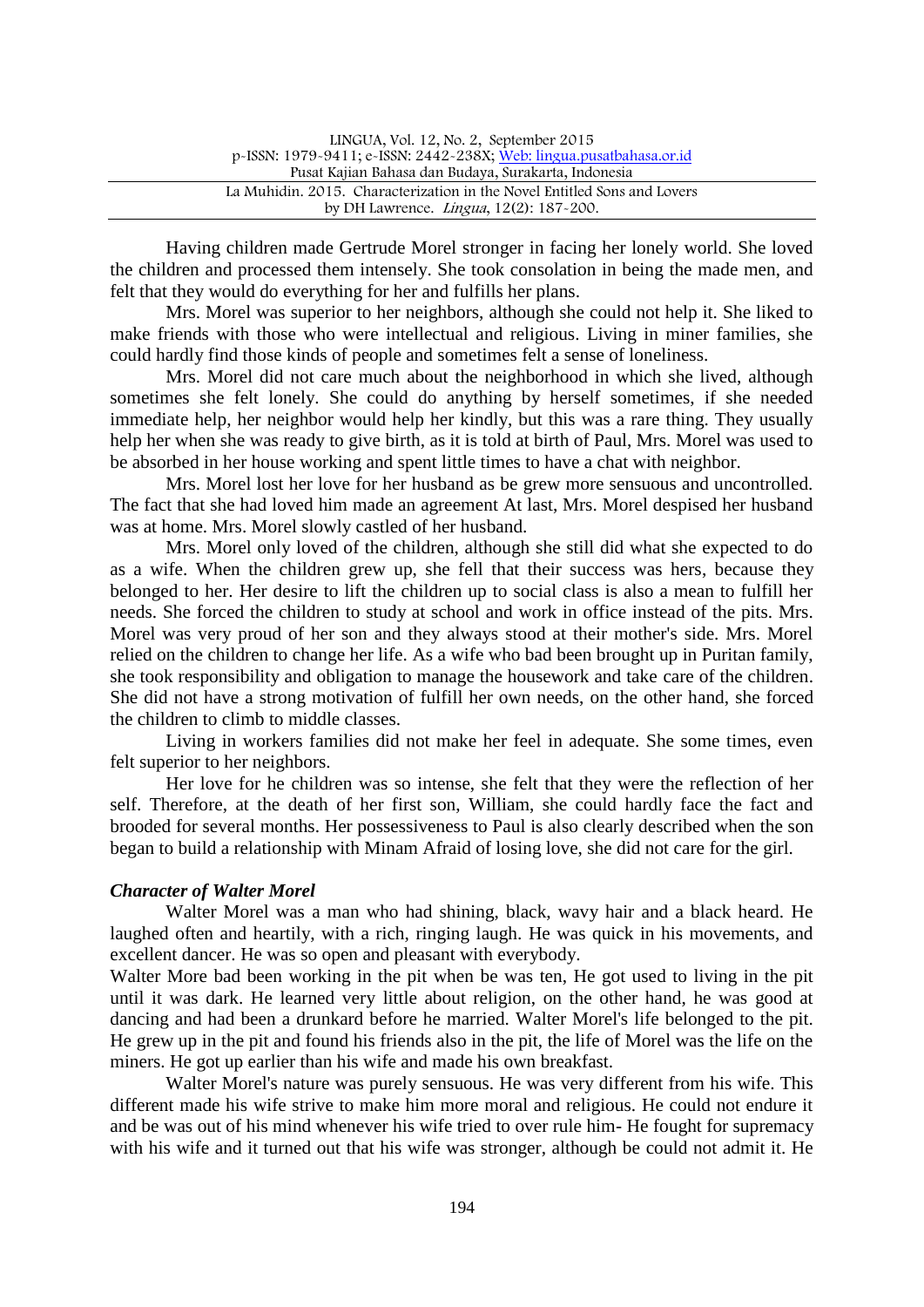was always fearful of his wife strength. He was a man and the bread miner prevented him to take over his wife superiority. When Walter Morel felt that his wife over ruled him, he could not bear it, since be was the man of the family. Moreover, be was used to sensuous living and hated ruled. His wife insisted on him to be more moral and religious. It drove him to drink- be became -more sensuous and uncontrollable.

Walter Morel was a man for activity. He worked and worked all the time and spent little time at home. He got up earlier than his wife and made his own breakfast. The day was supposed to be spent in the pit until late in the afternoon. Morel was rarely at home in the evening for be would like to spend the evening with his friends. He was described as the man of no fear.

Walter More was a quite handyman. He could do almost anything by his hands- at the first year of his marriage, he would be happy to make things for his wife. When the children grew up, sometimes he was working at home, mending his boot of preparing his pit-bottle. The children were happy helping him or listening to his story about the pit. When his first son, William had been a gentleman, Morel was also proud of him.

Walter Morel did not feel his wife's respect on him since she found out his bad manners. He was despised by his wife and could not feel her love for him anymore. There was always continuing battle between him and his wife. He could not endure the fact that his wife was stronger. He did not truly face the problem and always blamed on his wife whenever she got hurt because of him. He kept his idea that his rudeness was caused by his wife's treatment on him. The children also bated him and never bad their deep respect for the father. Once the children came home ending their father had hurt her, it made William very angry with the father and they began to fight.

Morel did not want to face the problem truly; he realized his wife's strength but could receive it He persisted in his bad manner and turned to drink. He warded her wife always to wait on him He knew that the children were right to despise him, but be never tried to solve this problem, He destroyed himself and his home every time he stopped on the way home from work and drink. The children were suffered to see their mother anxious waiting for him. There was no stair, of peace whenever he was at home. Although he realized that the family drew away from him and that be was no longer a part of the family, be never bad an idea to alter it.

### *Character of William Morel*

William more was the first son of Morel. The child was small and weak at first but the quickly grew strong. He was a boy with golden curls and dark blue eyes, which gradually changed to a clear Grey. When the story began, he was seven years of age. He already worshipped his mother and hated his father.

During his childhood, William was sleeve diving with his parents, brothers and sister. As the first son, his parents loved him deeply. His parents took care of him and protect him, especially his mother. He loved his mother best of all, he told everything about he had done during -the days and would do anything for her.

When he was young his mother protect him and when be bad grown up be could set himself safe. An illustration of his mother's protection on him, is when his father was mad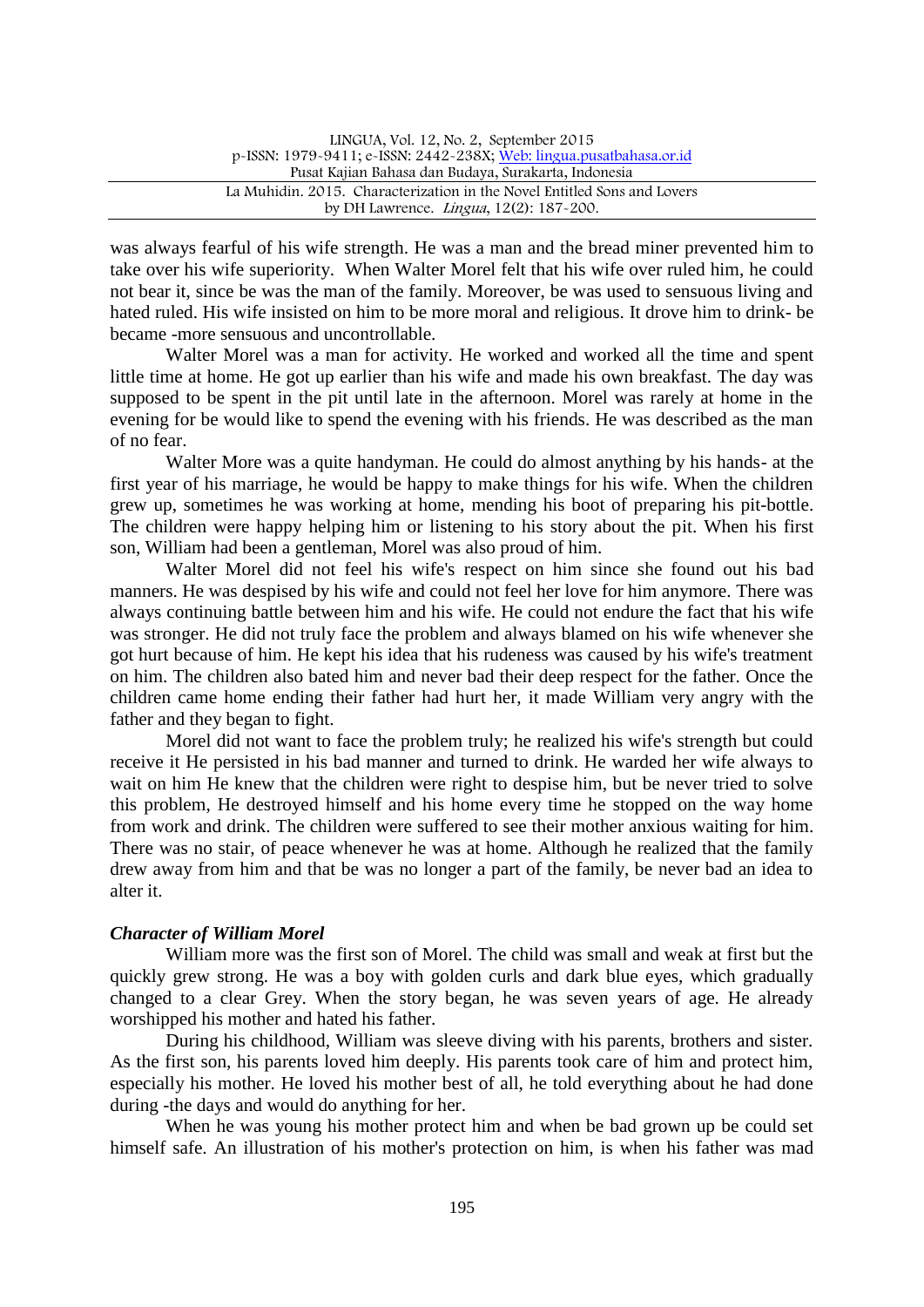| LINGUA, Vol. 12, No. 2, September 2015                                   |  |
|--------------------------------------------------------------------------|--|
| p-ISSN: 1979-9411; e-ISSN: 2442-238X; Web: lingua.pusatbahasa.or.id      |  |
| Pusat Kajian Bahasa dan Budaya, Surakarta, Indonesia                     |  |
| La Muhidin, 2015. Characterization in the Novel Entitled Sons and Lovers |  |
| by DH Lawrence. <i>Lingua</i> , 12(2): 187-200.                          |  |

knowing that he bad fought his friend. The father was so mad that he could not bear himself to give him physical punishment. The mother prevented him to do so and they fought for William.

Her mother did everything for William sake, He grew up at the side of his mother and did everything for her- He had a warm relationship with his mother. As a young child, this made him feel a sense of security and protection. When he was fourteen be made a lot of friends at dances and billiards. He was rather flirtation with the girl.

Mrs. Morel always encouraged her sons to be intellectual. They were sent to school and were motivated to become middle class people. William went to school since be was seven and was said to be the smartest boy in the school. As he got older he had a driving ambition that brought him admittance into a higher social group. He was always motivated to make her mother proud of him. He would do everything to make her mother happy. Her mother's influence was very strong on him and be was not aware of his independence from this influence. He unconsciously actualized himself before his mother. He would be happy to be one his mother preferred him to be.

The story influence of his mother was described clearly when he found out that his lover, Lily, was very different from her. He was upset and complains about his lover to his mother- He longed for the same companionship that he bad with Lily, as those of his mother. He realized that he never could and felt into hopelessness and despair.

His mother was always anxious that be might lose himself, because she knew he did two things at the same time, enjoying life and working hard. When he was in London, he did not settled by himself because of the change of his life. We never know whether William. had done what he wanted because his mother's influence was strong on him and in the story, he was put the death because of his dilemma; his responsibility to marry the girl be knew be could never love truly because of his mother's unconscious influence.

### *Character of Paul Morel*

Paul was said to be very sensitive since be was still a very young boy. He was delicate and tender. His tenderness and sensitivity made her mother treat him differently from the other children. As the other children, he found hi peace in his mother's side and protection.

Paul would always have his mother wait on him whenever he was sick. Paul was rather a delicate boy subject to bronchitis, this was a reason for his mother's different feeling for him.

Paul was religious and sometimes prayed that his father would stop drinking. The thought of his father coming home, drunk, keep him feeling anxious. When Paul Morel was young, he was easily suffered from the first contact with anything, When he was a starting school the scene seemed to be a horror for him, although be like it afterward, He seemed old for his years. His over sensitiveness made her mother treat him differently.

Paul's mother always supported him in whatever he did. She took him with her when be bad to find a job in town, she listened to his complaints and pleased him. This made him unable to have independent spirit.

Paul had a godfather since be was a child, He thought him French and Algebra. He loved painting and was considered a good painter at his age. He studied Mathematic and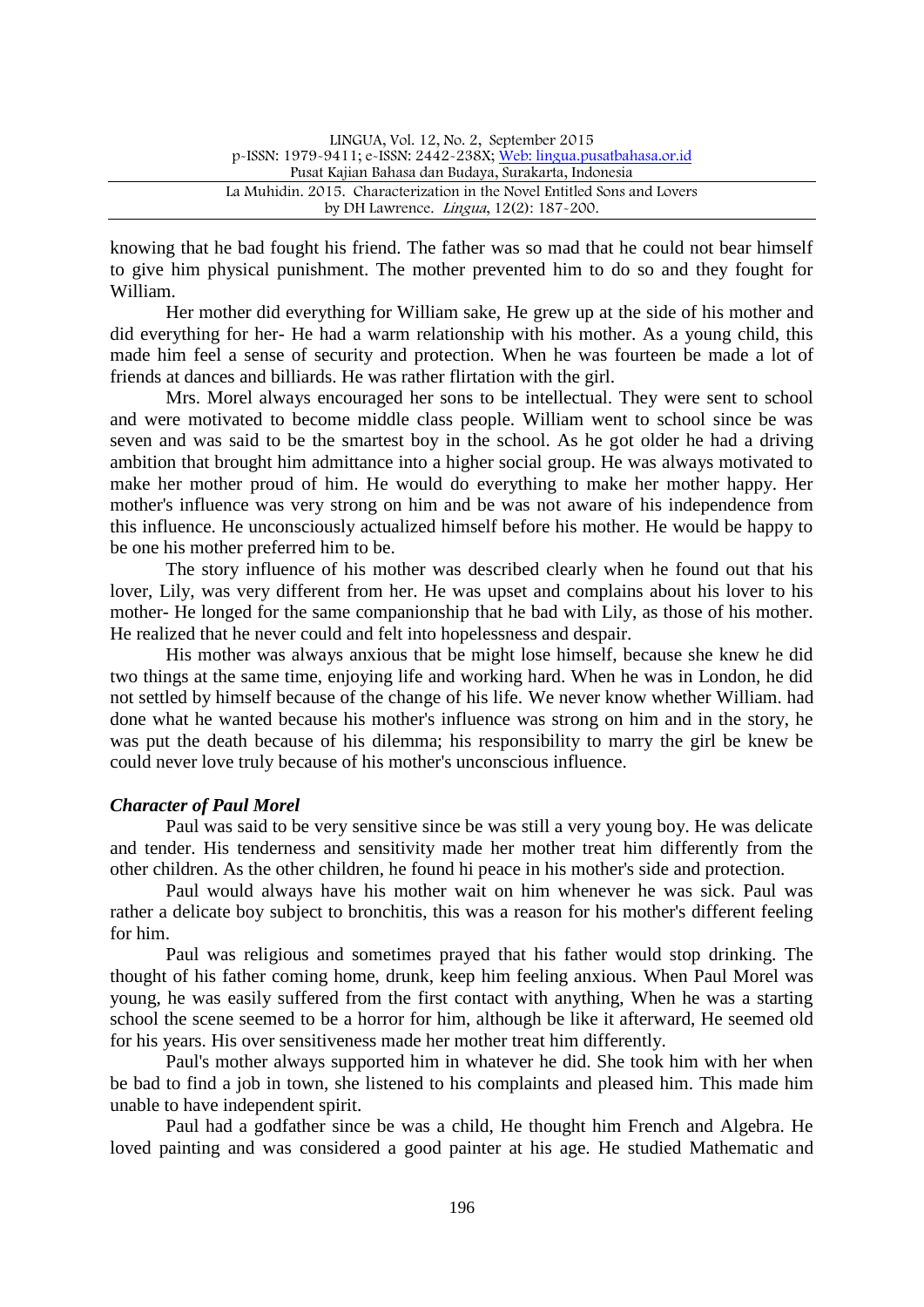| LINGUA, Vol. 12, No. 2, September 2015                                   |  |
|--------------------------------------------------------------------------|--|
| p-ISSN: 1979-9411; e-ISSN: 2442-238X; Web: lingua.pusatbahasa.or.id      |  |
| Pusat Kajian Bahasa dan Budaya, Surakarta, Indonesia                     |  |
| La Muhidin. 2015. Characterization in the Novel Entitled Sons and Lovers |  |
| by DH Lawrence. <i>Lingua</i> , 12(2): 187-200.                          |  |

French and was good at painting. Because of the strong influence of his mother, Paul was often confused to find the meaning of his life. He was a man searching for his identity in the shadow of his mother.

As the other children , Paul hated his father for his brutal manners and being a drunkard. He knew that if his father was late, he would drink and his mother could not bear that. There were always continuing battle between his parents.

Paul hated to see how his mother suffered when his father did not come home from work, then he would hate his father more. He could not have an intimate talk with his father more although his mother would like him to do so. When be was an adult, he still kept his hatred toward his father and despised him for his inability to change his bad manners.

Paul had a warm relationship especially with his mother and his sister, Annie. He was rather jealous with William, who had become the center of his mothers concern, at the same time William was his good friend.

When he was anxious for his mother waiting for the coming of his drunken father, be usually went to the lady next door, Mrs. Niger, who had no children and would talk to him kindly. When he was fourteen, he had a regular visit to Willey farm, in which, be made friend with the Leivers, Mrs. Leiver, Edgar and Miriam. He was clever in making friends, especially with Miriam.

Paul was falling in love with -Miriam, but his mother did not like him. He was not aware of the love he kept -for Miriam, then he would say to his mother that they were only friends, yet, be felt that be could not live without his visits to the farm, and seeing Miriam. Then, he made love with her when he was sure that be was in love with her, But then, he realized that Miriam could not give him what he wanted. They broke up and Paul turns to Clara who could only give him physical fulfillment. This confused him and he turned to his mother. Lie was confused of his own feeling, which had been strongly influenced by his mother.

When Paul was twenty-three years old, he won the first prize in a Nottinghamshire. This brought him to middle class people. The mother was very happy. She felt his success was hers, Paul Morel began to be ambitious. Since then, Paul often had a long discussion about life with his mother. He told to his mother that be did not really want became middle class people, although she wanted him to climb into middle classes and would marry a lady. Paul was still occupied by his thought of Miriam, then be was not too concerned about being middle class people.

Although be won the first prize in an exhibition, it did not really make him happy, he was more interested in his life. When he realized that he could never had love in real sense as long as his mother was a live, be began to center his life in his mother and painting. He did not care much of his own happiness as long as be was with his mother.

When his mother died, Paul felt that his soul could not leave her since it was hers. Lie bad no one else to support his life, not even Miriam, the girl be had loved.

### *Character of Miriam Leiver*

Miriam Leiver live in Willey farm with her parents, brothers and sisters. She was considered very religious, her soul was filled with the love for her god. Miriam loved her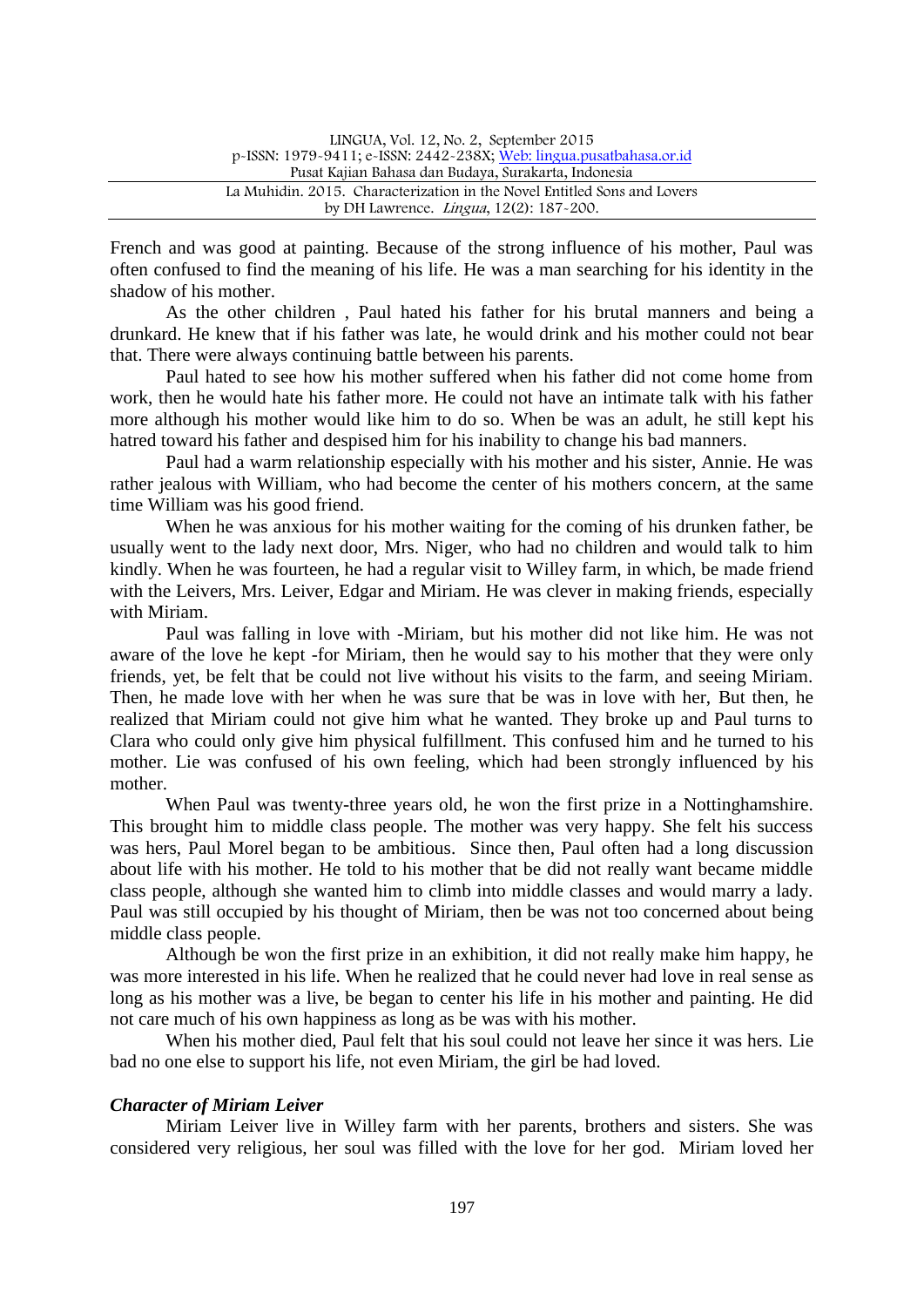| LINGUA, Vol. 12, No. 2, September 2015                                   |  |
|--------------------------------------------------------------------------|--|
| p-ISSN: 1979-9411; e-ISSN: 2442-238X; Web: lingua.pusatbahasa.or.id      |  |
| Pusat Kajian Bahasa dan Budaya, Surakarta, Indonesia                     |  |
| La Muhidin, 2015. Characterization in the Novel Entitled Sons and Lovers |  |
| by DH Lawrence. <i>Lingua</i> , 12(2): 187-200.                          |  |
|                                                                          |  |

mother most of all. She was her great companion, they were both religious. She also loved her father, although she knew that her father was not too religious.

Miriam wanted to be considered. She wanted to show people that she was different. She lived in her world of imagination and bought that she was a princess turned to a swine-girl. Miriam was in love with Paul, but she only wanted him spiritually. She hated her thought of physical love. Her religious manners prevented any real development of her relationship with Paul. When Paul told her that she was a nun, she began to think that she should surrender to Paul and submit herself. She made love with Paul in the sense of self-sacrifice and horror.

Miriam explored her self-actualization from religion, she imagined her world as a paradise. She loved nature and had a deep appreciation toward it She had much in common with Paul and often had a long discussion about the beauty of nature. Because of her intensity in religion, Miriam could not give Paul her real love. She submitted to Paul in a sense of sacrifice and horror- She was a nun as Paul described her. She always wanted things done in religious ways. She could not help her love for Paul, and would like to have spiritual love with him. That is a reason why Paul thought that she cold never gives him what he wanted and turned to his mother. When Paul broke up their relationship, Miriam realized bow she had hated him because she love him. She was very angry that her sacrifice was in vain. She still hopes that Paul would return to her again.

Paul and Miriam are looking for something that they cold not give one another. At the end of the story, Miriam came again to marry Paul, but he refused her. Miriam left Paul still feeling that in the end he would come back to her.

### **CONCLUSION**

- 1) In general, the main characters of sons and lovers are round ones. They represent human beings who have strength and weakness. Miriam for instance, was said to be very religious, yet she had sexual intercourse before her marriage. She was human who had innate needs that direct her behavior and love is one of her deficiency needs which must be fulfilled immediately before she came to higher needs. Lawrence is aware of the mystery in human nature and yet she capable to make it uncovered and understandable.
- 2) It is shown that there are some aspects of moral quality. In this story we can find an educational value, where revenge does not give us satisfaction.
- 3) There is a number of direct of the behavior of the main characters of the -novel are occupied by love which are not fulfilled, especially love between sexes.
- 4) Through out the novel, we can find the relevant implicated idea that sexual desire does not belong to love. Sex is also physiological needs and sometimes an expression of love.
- 5) The self-actualization need is dominant in Paul. He was confused of the meaning of life because the strong influence of his mother- Ms mother's intense possessiveness leads him to losing his own identity when she finally died.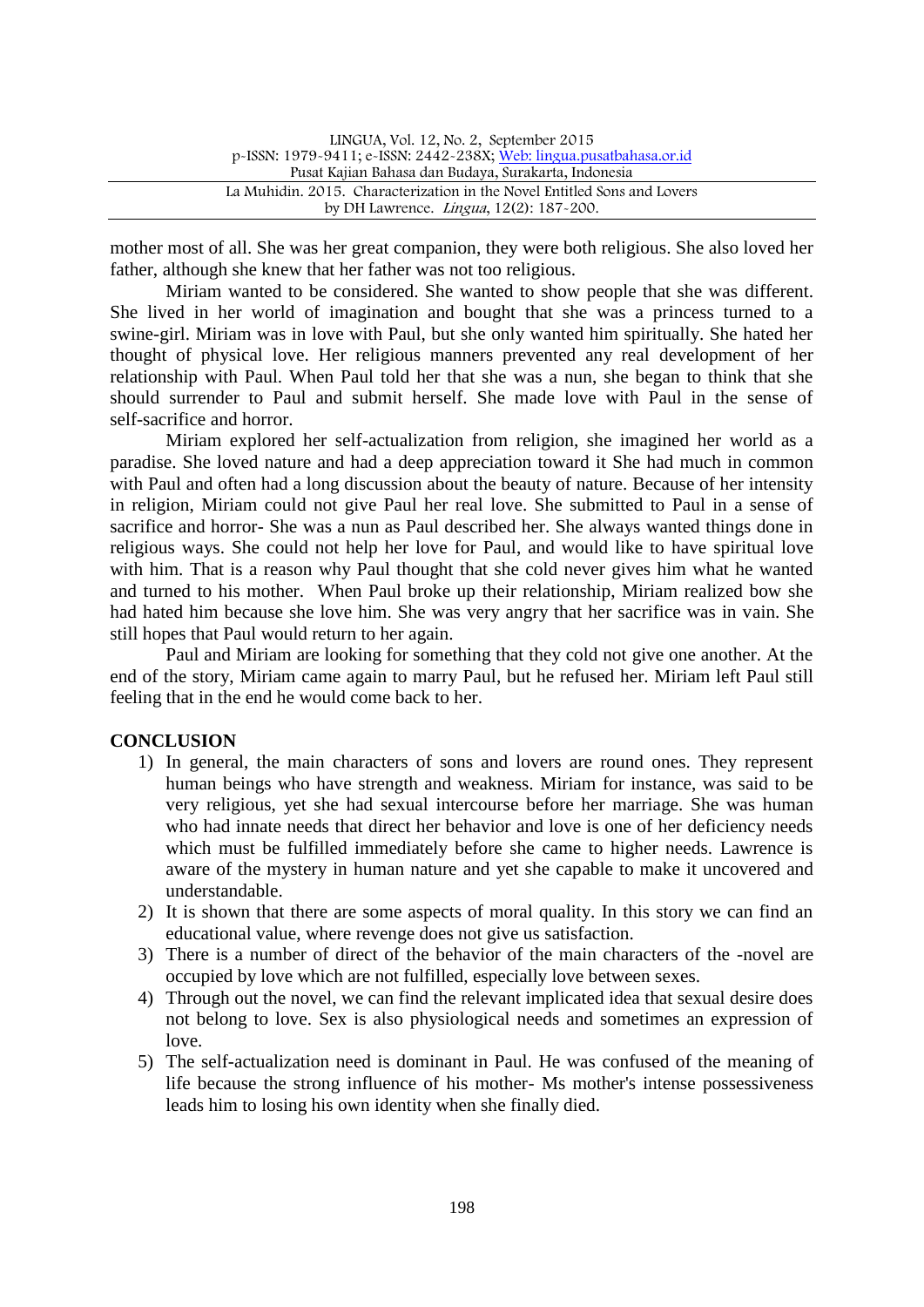LINGUA, Vol. 12, No. 2, September 2015

p-ISSN: 1979-9411; e-ISSN: 2442-238X; Web: lingua.pusatbahasa.or.id

Pusat Kajian Bahasa dan Budaya, Surakarta, Indonesia

La Muhidin. 2015. Characterization in the Novel Entitled Sons and Lovers by DH Lawrence. Lingua, 12(2): 187-200.

#### **REFERENCES**

- Bouchard, Donald L. (no year). *Factors in Selecting American Literature For EFL Students* (Guideposts in TEFL).. Washington D.C.: English teaching Division-Educational and Cultural Affairs.
- Brooks, Margareth E. 1989. Literature in the EFL Classroom. English *Teaching Forum,* 27:10-28.
- Cline, Jane. (Chief Ed.) 1969. *Spectrum 2: Literature, Language and Composition.* Massachusetts: Gin and Company.
- Crawford, Bartholow V., Alexander C. Kern and Morris H. Needleman. 1950. *Outline History of American Literature.* New York: Barnes & Noble,Inc.
- Cunliffe, Marcus. 1959. *The Literature of The United States.* Middlesex: Penguin Books.
- Fadmiwati, Anik. 1992. *Thematic Analysis of Anton Chekov's Selected Short Stories.* Unpublished Thesis. Malang: FPBS IKIP Malang.
- Horn, Gunnar. 1966. *A Cavalcade of American Writing.* Boston: Allyn and Bacon, Inc.
- Hubbel, Jay B. (Ed). *American Life in Literature (Vol.II).* Wisconsin: Harper & Brother.
- Jones, Llewellyn and Cecelia C.Gaul.(Eds.). 1925. 131 *Best Stories.* Chicago: The Reilly & Lee Co.
- Kempton, Kenneth Payson. 1947. *The Short Story.* Massachusetts: Harvard University Press.

Kenney, William. 1966. *How to Analyze Fiction.* New York: Monarch Press.

- Koesnosoebroto, *Soenaryono B*. 1989. *The Anatomy of Prose Fiction.* Jakarta: Depdikbud.
- Lazar, Gillian. 1994. Using Literature at Lower Levels. *ELT Journal,* 48: 115-124.
- Magalaner, Marvin and Edmon L.Volpe.(Eds). 1961. *Twelve Short Stories.* New York: The Mac-Millan Company.
- Moody, H.L.B. 1984. *Literature Appreciation* (A guide to the understanding and enjoyment of literature in English). Essex-London: Longman.
- Morris, Alton C, Biron Walker and Philip Bradshaw.1973. *Imaginative Literature: Fiction, Drama, Poetry.* (2nd Edition). New York: Harcourt Brace Jovanovich.
- Parker, Dorothy and Frederick B. Shroyer. (Eds). 1965. *Short Story: Thematic Anthology.* New York: Charles Scribner's Sons.
- Poe, Edgar Allan. 1955. *Tales of Mystery and Imagination.* London: JM Dent & Sons, Ltd.
- Rosenheim Jr, Edward W. 1960. *What Happens in Literature. A* Guide to Poetry, Drama and Fiction. Chicago: The University of Chicago Press.
- Rowntree, Derek. 1981. *A Dictionary of Education.* London: Harper & Row, Publisher.
- Salih, Mahmud Hussain. 1989. From Language to Literature in University English Department. In *English Teaching Forum,* 27: 25-27.
- Seelye, John. 1970. Edgar Allan Poe: Tales of the Grotesque and Arabesque. In Cohen, Henig. (Ed.). *Landmarks of American Writing.* (pp.113-122). Washington: Voice of America Forum Lectures.
- Shipley, Joseph T. (Ed.). *1962. Dictionary of World Literature.* (New Revised Edition). New Jersey: Littlefield, Adams & Co.
- Spiller, Robert *E. 1955. The Cycle of American Literature.* New York: The Mac-Millan Co.